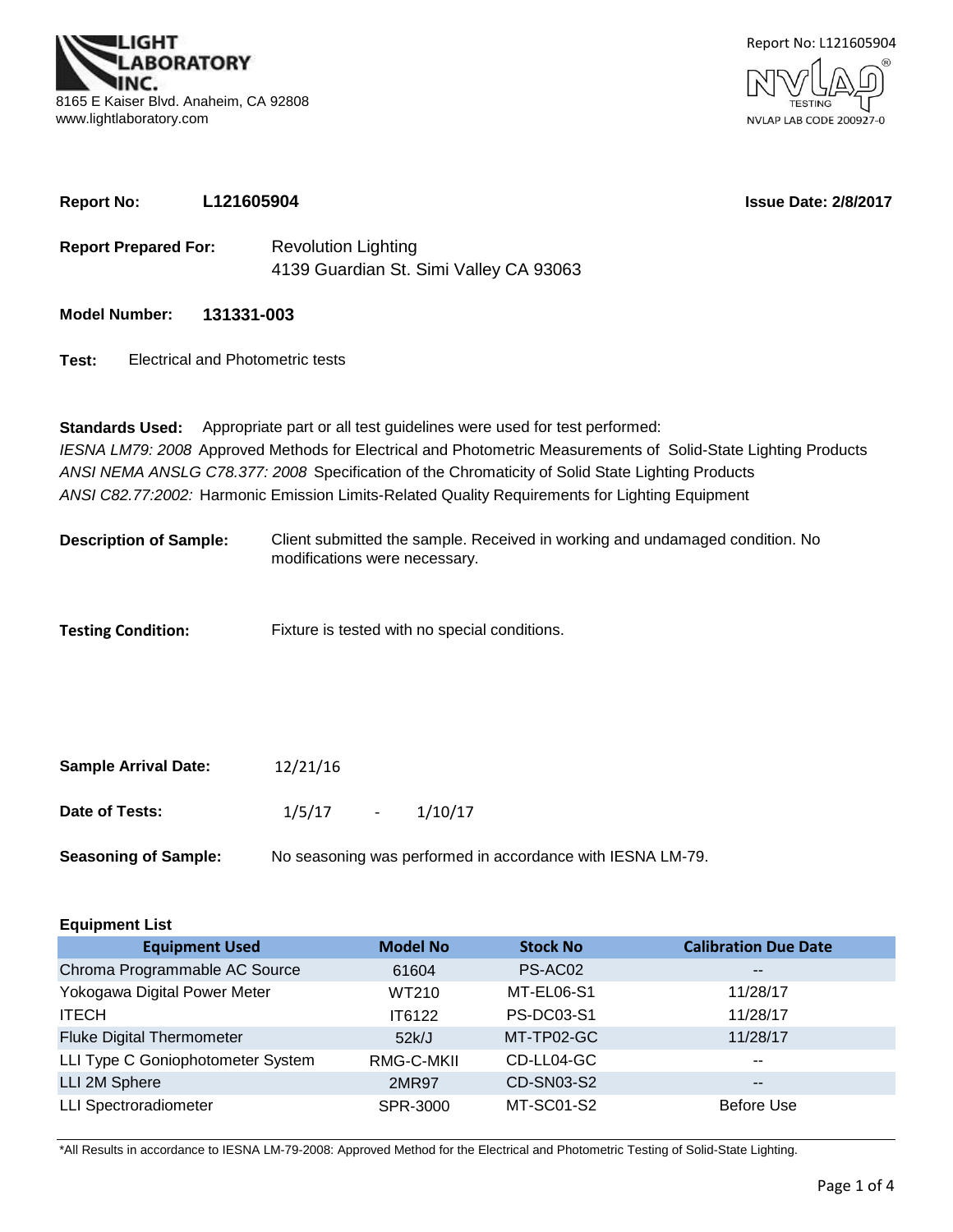





| <b>Test Summary</b>                      |                            |
|------------------------------------------|----------------------------|
| <b>Manufacturer:</b>                     | <b>Revolution Lighting</b> |
| <b>Model Number:</b>                     | 131331-003                 |
| <b>Driver Model Number:</b>              | N/A                        |
| <b>Total Lumens:</b>                     | 3887.58                    |
| Input Voltage (VAC/60Hz):                | 120.00                     |
| <b>Input Current (Amp):</b>              | 0.24                       |
| <b>Input Power (W):</b>                  | 27.35                      |
| <b>Input Power Factor:</b>               | 0.94                       |
| <b>Current ATHD @ 120V(%):</b>           | 15%                        |
| <b>Current ATHD @ 277V(%):</b>           | N/A                        |
| <b>Efficacy:</b>                         | 142                        |
| <b>Color Rendering Index (CRI):</b>      | 85                         |
| <b>Correlated Color Temperature (K):</b> | 3928                       |
| <b>Chromaticity Coordinate x:</b>        | 0.3841                     |
| <b>Chromaticity Coordinate y:</b>        | 0.3804                     |
| Ambient Temperature (°C):                | 25.0                       |
| <b>Stabilization Time (Hours):</b>       | 0:55                       |
| <b>Total Operating Time (Hours):</b>     | 1:30                       |
| Off State Power(W):                      | 0.00                       |



FIG. 1 LUMINAIRE

\*All Results in accordance to IESNA LM-79-2008: Approved Method for the Electrical and Photometric Testing of Solid-State Lighting.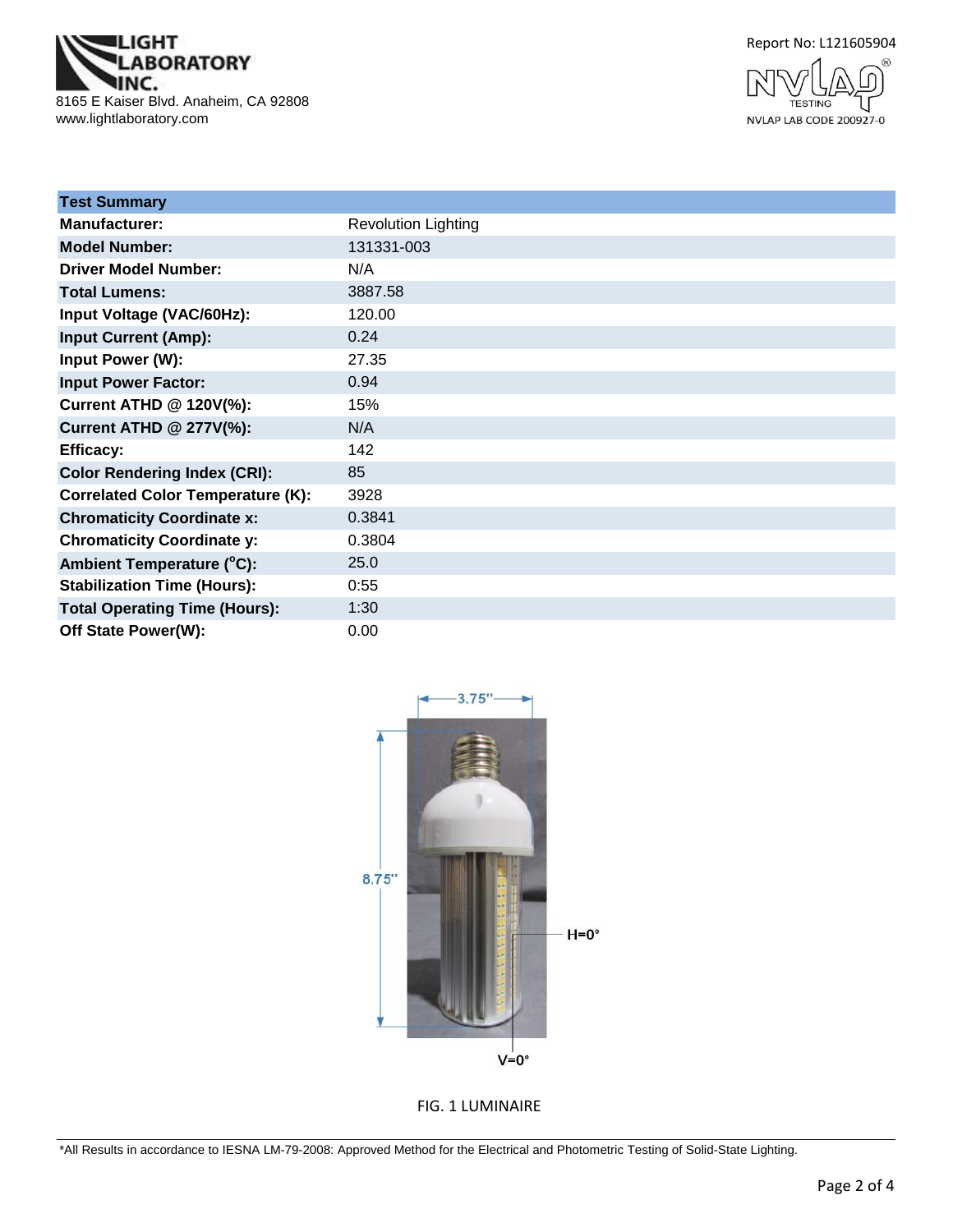



NVLAP LAB CODE 200927-0



430 | 0.1681 | 500 | 0.5113 | 570 | 0.8928 | 640 | 0.6499 | 710 | 0.0981 | 780 | 0.0130

#### **CRI & CCT**

| X               | 0.3841  |
|-----------------|---------|
| y               | 0.3804  |
| u'              | 0.2261  |
| ${\bf v}'$      | 0.5037  |
| <b>CRI</b>      | 84.50   |
| <b>CCT</b>      | 3928    |
| Duv             | 0.00065 |
| <b>R</b> Values |         |
| R1              | 82.83   |
| R <sub>2</sub>  | 90.75   |
| R3              | 96.19   |
| R4              | 83.32   |
| <b>R5</b>       | 83.06   |
| R6              | 87.19   |
| R7              | 86.56   |
| R <sub>8</sub>  | 66.18   |
| R9              | 14.39   |
| <b>R10</b>      | 78.18   |
| <b>R11</b>      | 82.62   |
| <b>R12</b>      | 67.15   |
| <b>R13</b>      | 84.83   |
| <b>R14</b>      | 97.93   |



\*All Results in accordance to IESNA LM-79-2008: Approved Method for the Electrical and Photometric Testing of Solid-State Lighting.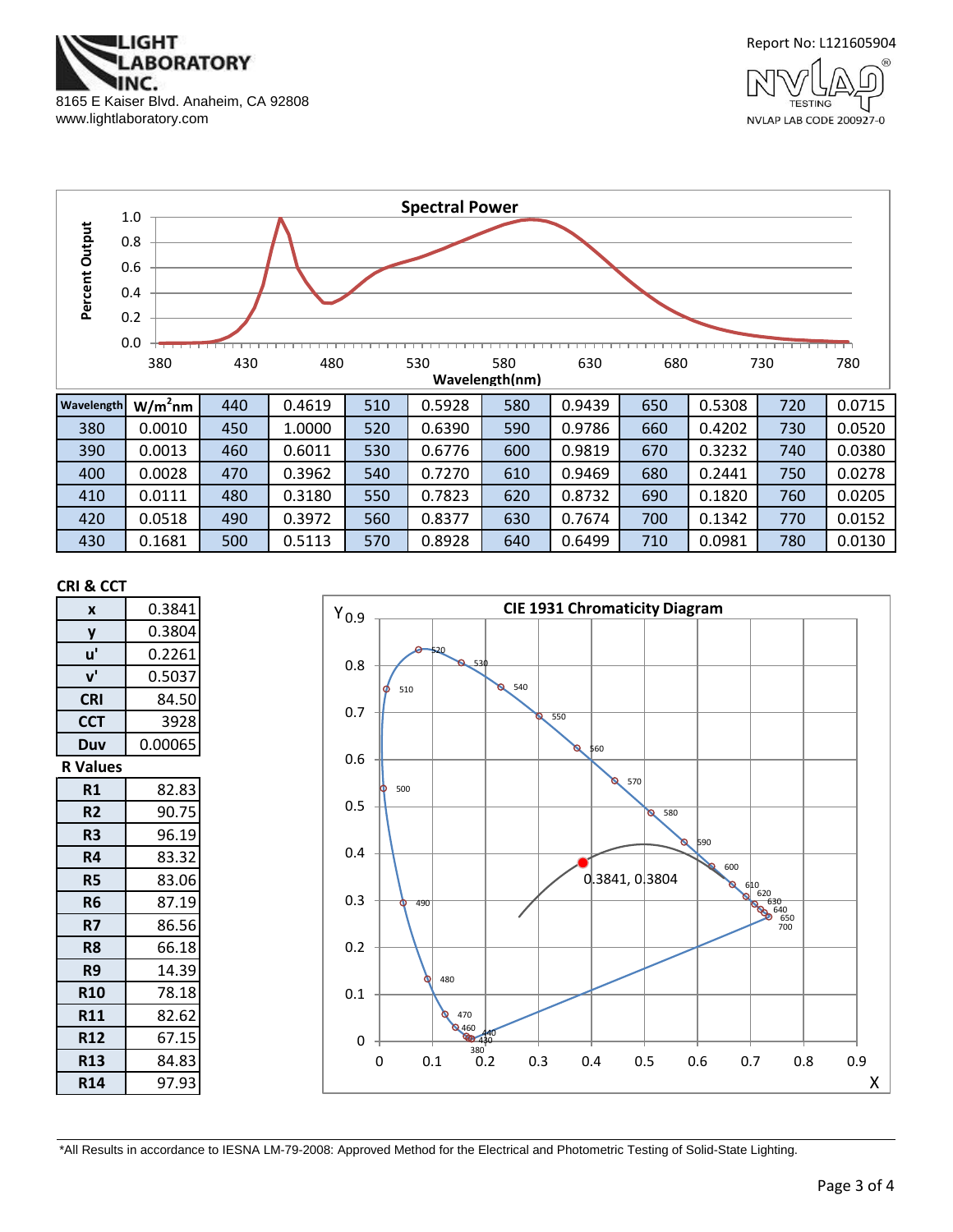



#### **Test Methods**

#### **Photometric Measurements - Goniophotometer**

A Custom Light Laboratory Type C Rotating Mirror Goniophotometer was used to measure candelas(intensity) at each angle of distribution as defined by IESNA for the appropriate fixture type.

Ambient temperature is set to 25°C and is measured from the center of the fixture, within 1ft from the outside of the fixture. Temperature is maintained at  $25^{\circ}$ C throughout the testing process and the sample is stabilized for at least 30mins and longer as necessary for the sample to achieve stabilization.

Electrical measurements are measured using the listed equipment.

#### **Spectral Measurements - Integrating Sphere**

A Sensing Spectroradiometer SPR-3000, in conjunction with Light Laboratory 2 meter integrating sphere was used to measure chromaticity coordinates, correlated color temperature(CCT) and the color rendering index(CRI) for each sample.

Ambient temperature is set to 25°C and is measured from the center of the fixture, within 1ft from the outside of the fixture. Temperature is maintained at  $25^{\circ}$ C throughout the testing process and the sample is stabilized for at least 30mins and longer as necessary for the sample to achieve stabilization.

Electrical measurements are measured using the listed equipment.

Disclaimers:

This report must not be used by the customer to claim product certification, approval or endorsement by NVLAP, NIST or any agency of Federal Government.

Report Prepared by : Keyur Patel

Test Report Released by:

Ump

Engineering Manager **Contract Contract Contract Contract Contract Contract Contract Contract Contract Contract Contract Contract Contract Contract Contract Contract Contract Contract Contract Contract Contract Contract Con** Jeff Ahn Steve Kang

Test Report Reviewed by:

evelses

*\*Attached are photometric data reports. Total number of pages: 9*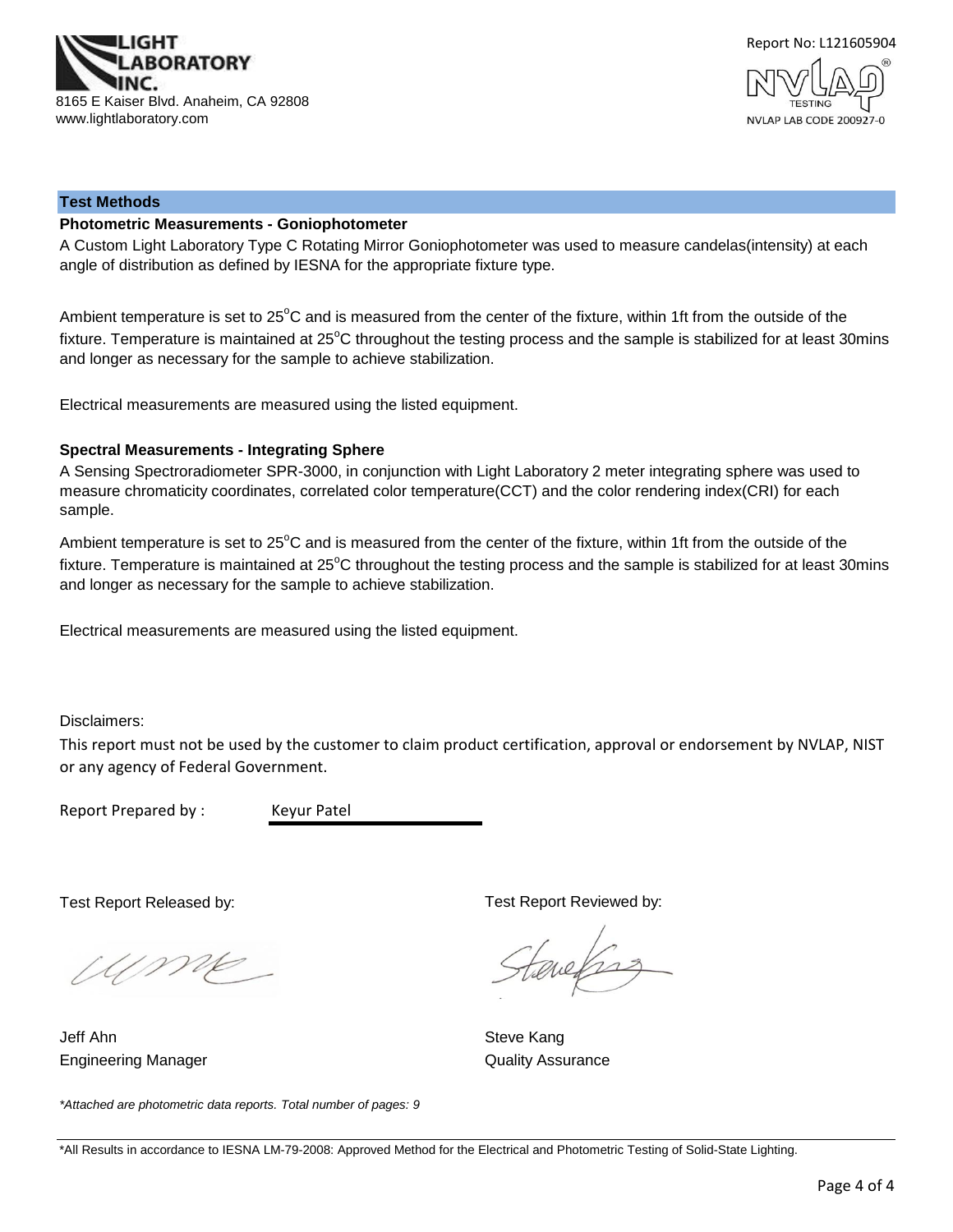

# **Photometric Test Report**

## **IES INDOOR REPORT PHOTOMETRIC FILENAME : L121605904.IES**

#### **DESCRIPTION INFORMATION (From Photometric File)**

IESNA:LM-63-2002 [TEST] L121605904 [TESTLAB] LIGHT LABORATORY, INC. [ISSUEDATE] 1/10/2017 [MANUFAC] REVOLUTION LIGHTING [LUMCAT] 131331-003 [LUMINAIRE] 30W 4000K E39 Semi-Directional Utility Lamp [BALLASTCAT] N/A [LAMPPOSITION] 0,0 [LAMPCAT] N/A [OTHER] INDICATING THE CANDELA VALUES ARE ABSOLUTE AND [MORE] SHOULD NOT BE FACTORED FOR DIFFERENT LAMP RATINGS. [INPUT] 120VAC, 27.35W [TEST PROCEDURE] IESNA:LM-79-08

## **CHARACTERISTICS**

| Lumens Per Lamp                   | N.A. (absolute)        |
|-----------------------------------|------------------------|
| <b>Total Lamp Lumens</b>          | N.A. (absolute)        |
| Luminaire Lumens                  | 3888                   |
| <b>Total Luminaire Efficiency</b> | N.A.                   |
| Luminaire Efficacy Rating (LER)   | 142                    |
| <b>Total Luminaire Watts</b>      | 27.35                  |
| <b>Ballast Factor</b>             | 1.00                   |
| CIE Type                          | <b>General Diffuse</b> |
| Spacing Criterion (0-180)         | N.A.                   |
| Spacing Criterion (90-270)        | N.A.                   |
| Spacing Criterion (Diagonal)      | N.A.                   |
| <b>Basic Luminous Shape</b>       | Rectangular w/Sides    |
| Luminous Length (0-180)           | $0.06$ ft              |
| Luminous Width (90-270)           | $0.27$ ft              |
| Luminous Height                   | $0.40$ ft              |

#### **LUMINANCE DATA (cd/sq.m)**

| Angle In<br>Degrees | Average<br>$0$ -Deg | Average<br>$45$ -Deg | Average<br>90-Deg |
|---------------------|---------------------|----------------------|-------------------|
| 45                  | 103975              | 82961                | 92702             |
| 55                  | 109409              | 85996                | 106470            |
| 65                  | 112294              | 87940                | 118655            |
| 75                  | 114071              | 89201                | 130381            |
| 85                  | 115690              | 90200                | 142583            |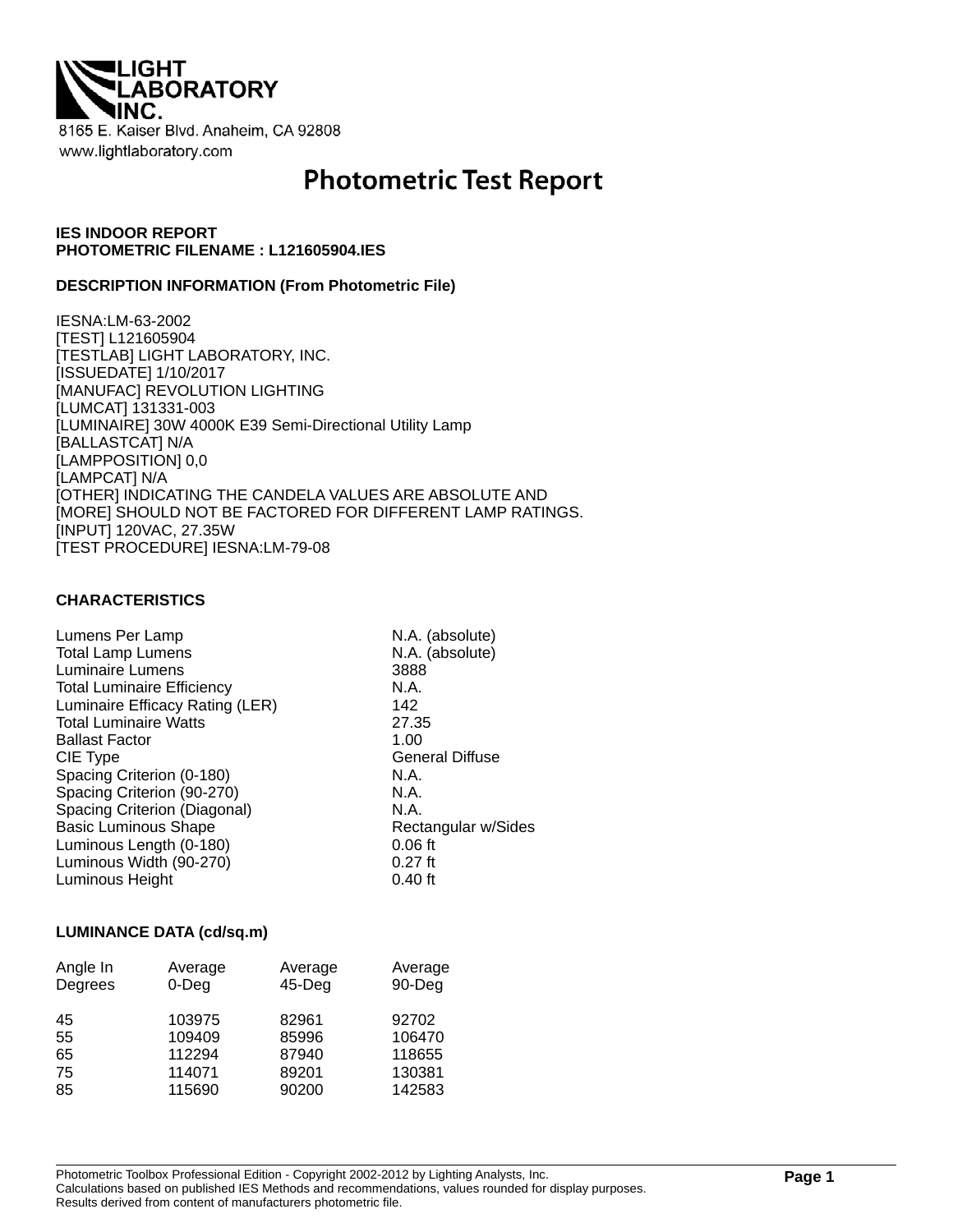## **CANDELA TABULATION**

|     | 0.0     | 22.5    | 45.0   | 67.5   | 90.0   | 112.5 | 135.0 | 157.5 | 180.0 |
|-----|---------|---------|--------|--------|--------|-------|-------|-------|-------|
| 0   | 0.00    | 0.00    | 0.00   | 0.00   | 0.00   | 0.00  | 0.00  | 0.00  | 0.00  |
| 5   | 51.82   | 45.09   | 47.33  | 28.98  | 23.67  | 0.00  | 0.00  | 0.00  | 0.00  |
| 10  | 122.06  | 105.37  | 99.81  | 58.62  | 36.95  | 0.00  | 0.00  | 0.00  | 0.00  |
| 15  | 221.21  | 197.05  | 170.39 | 103.13 | 64.27  | 0.00  | 0.00  | 0.00  | 0.00  |
| 20  | 334.14  | 299.43  | 249.19 | 151.79 | 87.02  | 0.00  | 0.00  | 0.00  | 0.00  |
| 25  | 444.41  | 397.75  | 319.19 | 205.35 | 117.58 | 0.00  | 0.00  | 0.00  | 0.00  |
| 30  | 554.85  | 501.46  | 394.42 | 259.82 | 149.30 | 0.00  | 0.00  | 0.00  | 0.00  |
| 35  | 663.46  | 603.51  | 471.65 | 305.91 | 182.35 | 0.00  | 0.00  | 0.00  | 0.00  |
| 40  | 763.11  | 693.11  | 540.98 | 357.39 | 216.56 | 0.00  | 0.00  | 0.00  | 0.00  |
| 45  | 849.13  | 773.57  | 597.53 | 402.48 | 245.04 | 0.00  | 0.00  | 0.00  | 0.00  |
| 50  | 925.20  | 845.06  | 643.95 | 444.99 | 267.38 | 0.00  | 0.00  | 0.00  | 0.00  |
| 55  | 994.61  | 906.93  | 685.72 | 480.20 | 286.64 | 0.00  | 0.00  | 0.00  | 0.00  |
| 60  | 1047.76 | 959.90  | 720.26 | 508.85 | 302.75 | 0.00  | 0.00  | 0.00  | 0.00  |
| 65  | 1093.59 | 1004.00 | 747.75 | 534.84 | 315.54 | 0.00  | 0.00  | 0.00  | 0.00  |
| 70  | 1127.31 | 1036.80 | 768.34 | 553.27 | 325.09 | 0.00  | 0.00  | 0.00  | 0.00  |
| 75  | 1151.05 | 1060.46 | 782.62 | 566.06 | 331.90 | 0.00  | 0.00  | 0.00  | 0.00  |
| 80  | 1166.17 | 1075.33 | 789.85 | 574.37 | 334.89 | 0.00  | 0.00  | 0.00  | 0.00  |
| 85  | 1172.64 | 1081.14 | 791.76 | 577.52 | 335.72 | 0.00  | 0.00  | 0.00  | 0.00  |
| 90  | 1169.16 | 1079.64 | 788.60 | 575.78 | 334.14 | 0.00  | 0.00  | 0.00  | 0.00  |
| 95  | 1156.20 | 1068.35 | 778.39 | 569.05 | 328.74 | 0.00  | 0.00  | 0.00  | 0.00  |
| 100 | 1126.97 | 1041.03 | 757.46 | 553.11 | 319.36 | 0.00  | 0.00  | 0.00  | 0.00  |
| 105 | 1074.00 | 1000.68 | 725.66 | 526.62 | 307.24 | 0.00  | 0.00  | 0.00  | 0.00  |
| 110 | 1010.39 | 946.95  | 687.38 | 497.97 | 292.87 | 0.00  | 0.00  | 0.00  | 0.00  |
| 115 | 954.92  | 892.23  | 648.93 | 469.82 | 275.35 | 0.00  | 0.00  | 0.00  | 0.00  |
| 120 | 897.79  | 834.19  | 605.34 | 431.96 | 250.52 | 0.00  | 0.00  | 0.00  | 0.00  |
| 125 | 831.03  | 769.83  | 554.93 | 395.01 | 223.12 | 0.00  | 0.00  | 0.00  | 0.00  |
| 130 | 738.53  | 691.28  | 502.12 | 353.65 | 193.23 | 0.00  | 0.00  | 0.00  | 0.00  |
| 135 | 642.87  | 605.25  | 443.00 | 310.47 | 166.32 | 0.00  | 0.00  | 0.00  | 0.00  |
| 140 | 552.36  | 519.06  | 379.23 | 266.55 | 139.09 | 0.00  | 0.00  | 0.00  | 0.00  |
| 145 | 437.94  | 419.50  | 312.05 | 215.23 | 110.94 | 0.00  | 0.00  | 0.00  | 0.00  |
| 150 | 330.65  | 321.77  | 236.16 | 167.07 | 82.29  | 0.00  | 0.00  | 0.00  | 0.00  |
| 155 | 227.69  | 225.61  | 167.15 | 117.66 | 57.13  | 0.00  | 0.00  | 0.00  | 0.00  |
| 160 | 127.71  | 134.69  | 98.90  | 80.13  | 31.39  | 0.00  | 0.00  | 0.00  | 0.00  |
| 165 | 51.15   | 77.47   | 42.18  | 33.30  | 15.86  | 0.00  | 0.00  | 0.00  | 0.00  |
| 170 | 4.48    | 9.80    | 7.97   | 10.63  | 6.73   | 0.00  | 0.00  | 0.00  | 0.00  |
| 175 | 0.83    | 0.83    | 0.91   | 0.83   | 1.99   | 0.00  | 0.00  | 0.00  | 0.00  |
| 180 | 0.00    | 0.00    | 0.00   | 0.00   | 0.00   | 0.00  | 0.00  | 0.00  | 0.00  |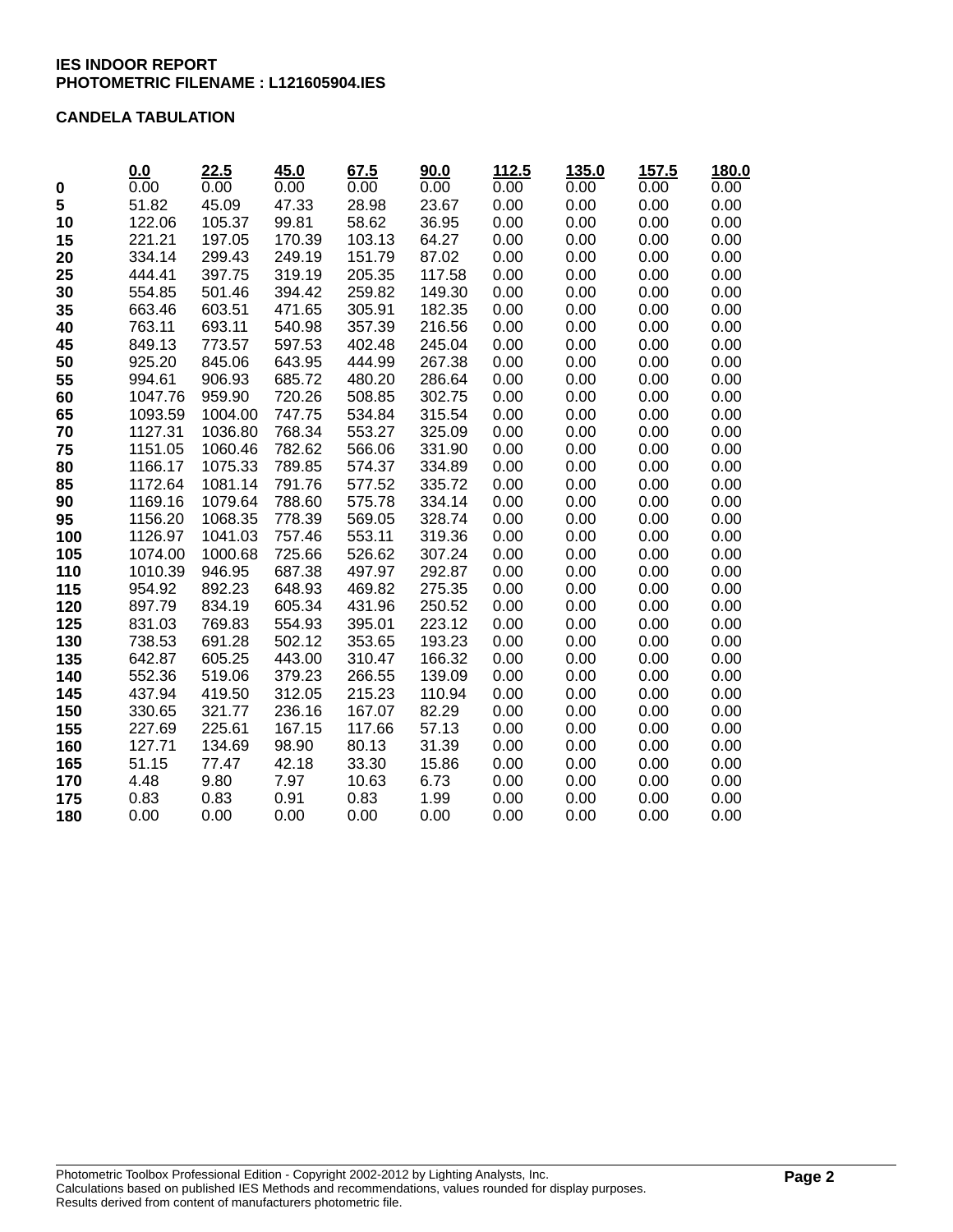## **ZONAL LUMEN SUMMARY**

| Zone      | Lumens  | %Lamp | %Fixt  |
|-----------|---------|-------|--------|
| $0 - 20$  | 26.59   | N.A.  | 0.70   |
| $0 - 30$  | 100.65  | N.A.  | 2.60   |
| $0 - 40$  | 249.85  | N.A.  | 6.40   |
| $0 - 60$  | 805.79  | N.A.  | 20.70  |
| $0 - 80$  | 1633.24 | N.A.  | 42.00  |
| $0 - 90$  | 2092.35 | N.A.  | 53.80  |
| 10-90     | 2089.71 | N.A.  | 53.80  |
| 20-40     | 223.26  | N.A.  | 5.70   |
| 20-50     | 459.48  | N.A.  | 11.80  |
| 40-70     | 945.71  | N.A.  | 24.30  |
| 60-80     | 827.45  | N.A.  | 21.30  |
| 70-80     | 437.68  | N.A.  | 11.30  |
| 80-90     | 459.11  | N.A.  | 11.80  |
| 90-110    | 860.24  | N.A.  | 22.10  |
| 90-120    | 1202.57 | N.A.  | 30.90  |
| 90-130    | 1466.43 | N.A.  | 37.70  |
| 90-150    | 1746.64 | N.A.  | 44.90  |
| 90-180    | 1795.23 | N.A.  | 46.20  |
| 110-180   | 935.00  | N.A.  | 24.10  |
| $0 - 180$ | 3887.58 | N.A.  | 100.00 |

Total Luminaire Efficiency = N.A.%

#### **ZONAL LUMEN SUMMARY**

| Zone    | Lumens |
|---------|--------|
| 0-10    | 2.64   |
| 10-20   | 23.95  |
| 20-30   | 74.06  |
| 30-40   | 149.20 |
| 40-50   | 236.22 |
| 50-60   | 319.72 |
| 60-70   | 389.77 |
| 70-80   | 437.68 |
| 80-90   | 459.11 |
| 90-100  | 451.53 |
| 100-110 | 408.71 |
| 110-120 | 342.33 |
| 120-130 | 263.86 |
| 130-140 | 179.23 |
| 140-150 | 100.98 |
| 150-160 | 40.46  |
| 160-170 | 7.93   |
| 170-180 | 0.20   |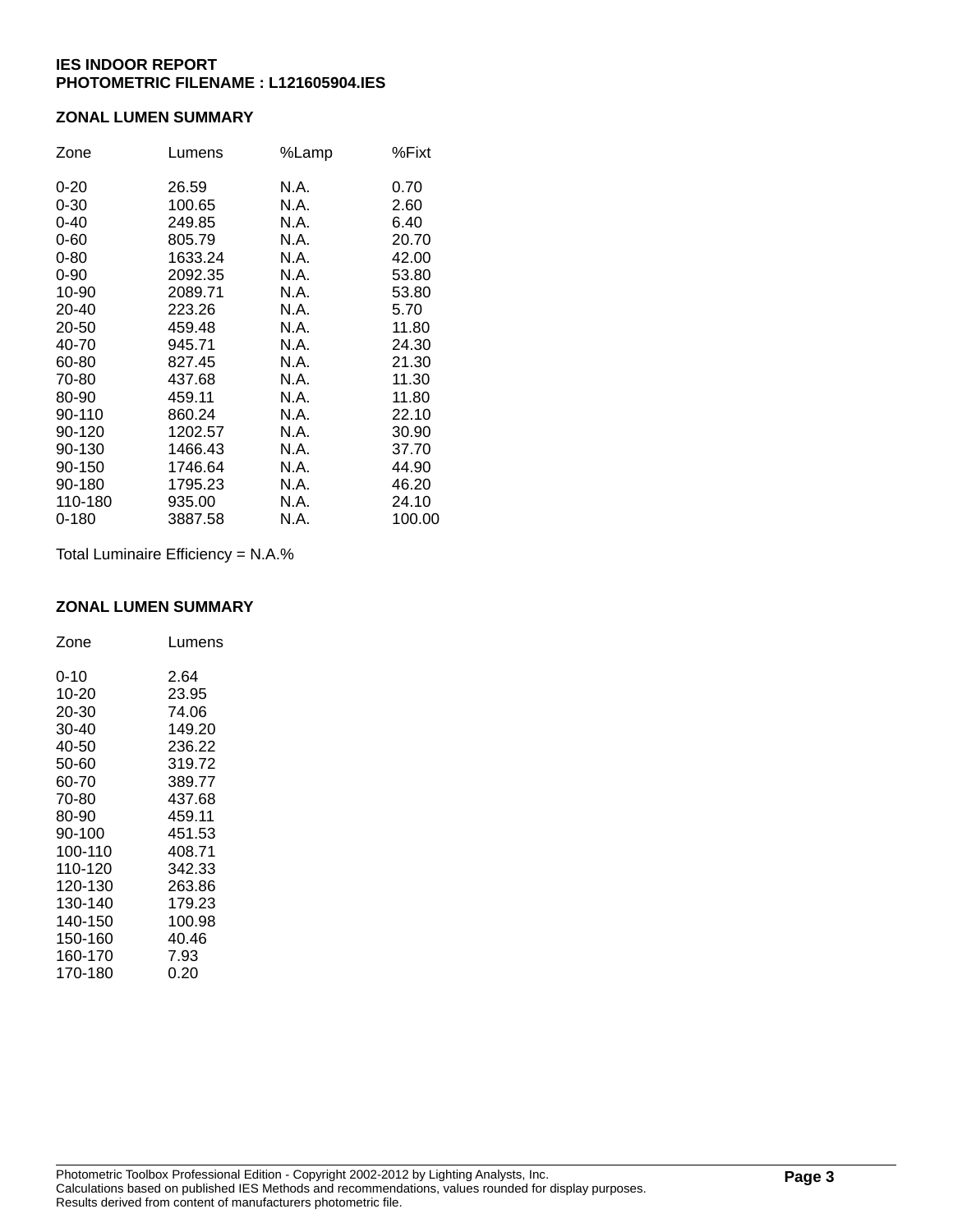## **COEFFICIENTS OF UTILIZATION - ZONAL CAVITY METHOD**

Effective Floor Cavity Reflectance 0.20

| <b>RC</b><br><b>RW</b>                           | 70 50 30 10                                                                                            | 80 |  | 70 | 70 50 30 10                                                                            |              | 50<br>50 30 10                                                                       |  | 30<br>50 30 10                                                                   |      | 10<br>50 30 10                                                                   |    | 0<br>0                                |
|--------------------------------------------------|--------------------------------------------------------------------------------------------------------|----|--|----|----------------------------------------------------------------------------------------|--------------|--------------------------------------------------------------------------------------|--|----------------------------------------------------------------------------------|------|----------------------------------------------------------------------------------|----|---------------------------------------|
| $\Omega$<br>$\mathbf 1$<br>2<br>3<br>4<br>5<br>6 | 108108108108<br>92 86 79 74<br>82 71 63 55<br>73 61 51 43<br>66 52 42 35<br>60 46 36 29<br>55 40 31 24 |    |  |    | 85 79 73 68<br>75 65 58 51<br>66 55 47 40<br>60 48 39 32<br>54 42 33 26<br>50 37 28 22 | 100100100100 | 85 85 85<br>66 61 57<br>54 48 43<br>46 39 33<br>39 32 27<br>34 27 22<br>$30\,23\,18$ |  | 72 72 72<br>54 51 48<br>44 39 35<br>37 31 27<br>32 26 21<br>28 22 17<br>24 19 14 |      | 60 60 60<br>43 41 38<br>34 31 27<br>28 24 21<br>24 20 16<br>21 17 13<br>19 14 11 |    | 54<br>33<br>23<br>16<br>12<br>10<br>8 |
| $\overline{7}$<br>8<br>9<br>10                   | 50 36 27 20<br>46 32 23 17<br>43 29 21 15<br>40 27 19 13                                               |    |  |    | 46 33 25 19<br>42 30 22 16<br>39 27 19 14<br>37 24 17 12                               |              | 27 20 15<br>25 18 13<br>22 16 11<br>20 14 10                                         |  | 22 16 12<br>20 14 10<br>18 13 9<br>16 11 8                                       | 13 9 | 17 12 9<br>15 11 8<br>14 10 7                                                    | -6 | 6<br>5<br>4<br>4                      |